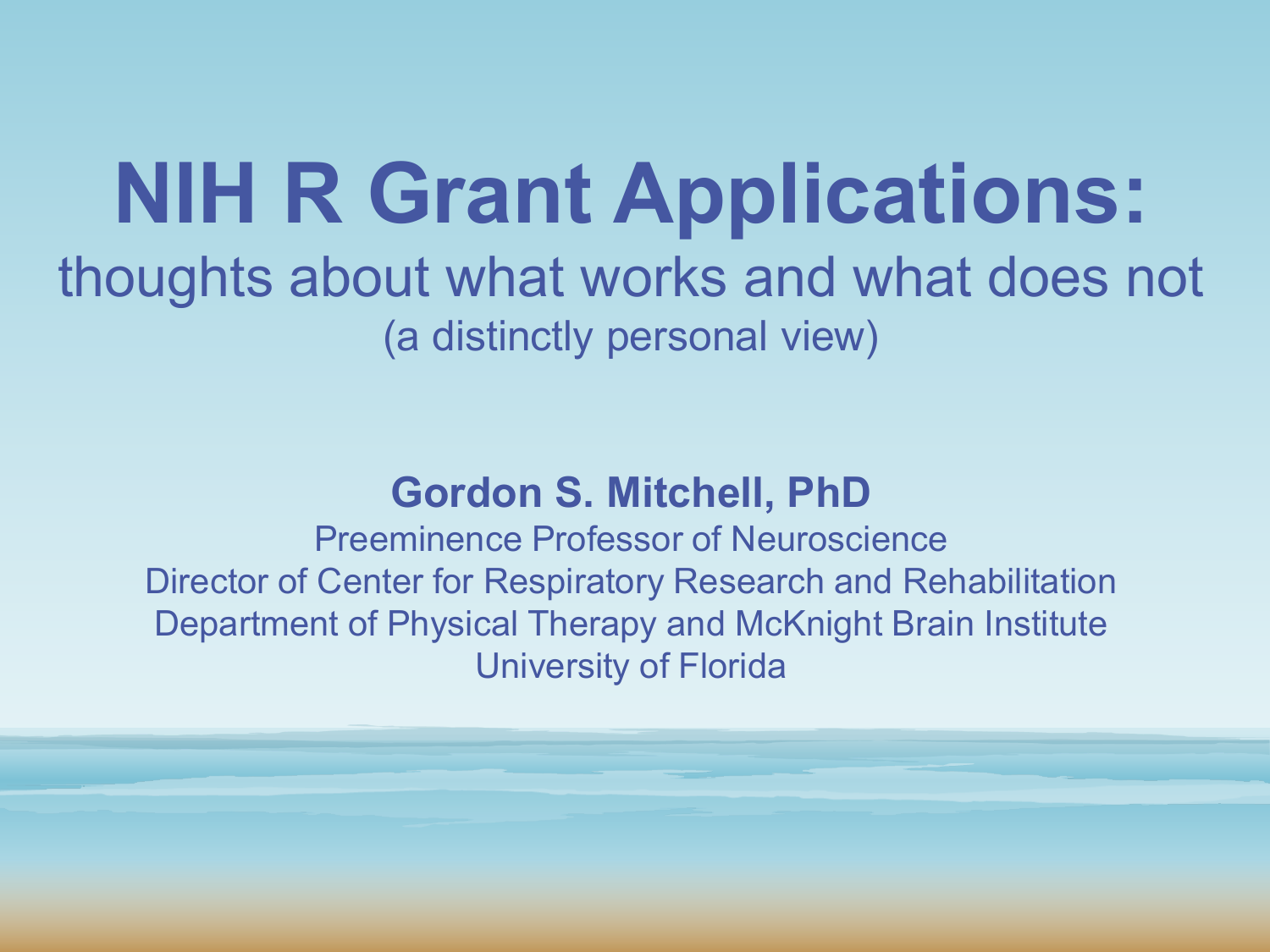### Getting started with your R application:

- Think about your scientific plan for months to years
- Collect strategic preliminary data to guide the proposal
- Go on the NIH web site and read the directions!
- Follow the requirements (fonts, margins, page limits, required sections, etc.)
- Note: If you cannot find and follow the directions, you have no business submitting a grant at this time!
- **Although these steps are necessary, they are not sufficient to assure funding.**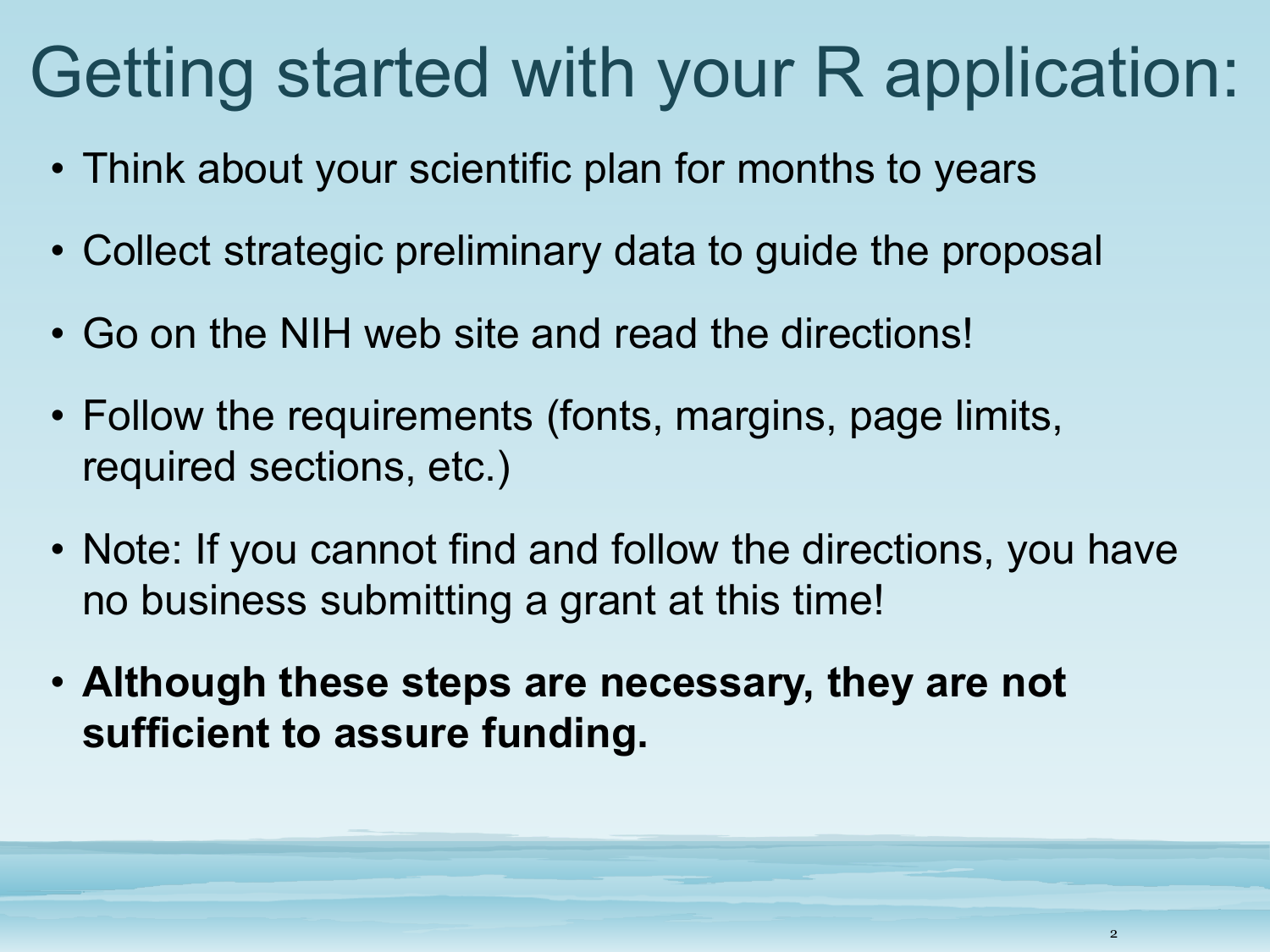**To appreciate the essential elements of a fundable grant, you need to know what the instructions do not tell you!**

- Lessons from Joe (*circa* 1994)
- Chair of the first study section I served on (RAP)
- He expressed the opinion that you can usually tell which grants will be funded—even those outside your area—even those you did not review.
- He estimated this could be done with ~85% success.
- What??? How????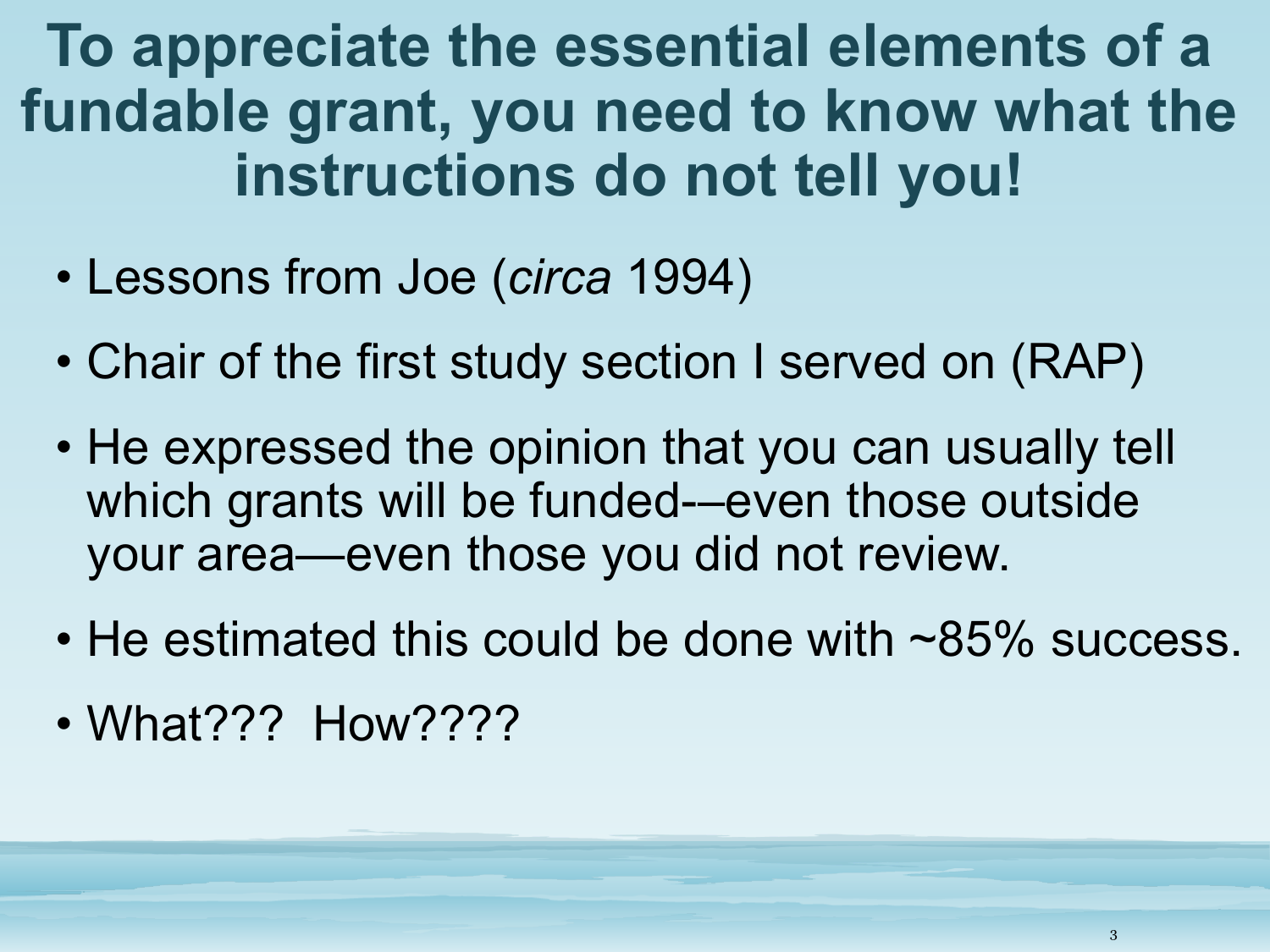# Successful grants **tell a story!**

- o If you cannot tell a story, the logic behind your proposal is probably not sound.
- o **logic** must be explicit, conveying the idea that your proposal does have merit.
- o **teach** reviewers about scientific issues that are less familiar:
	- o Reviewers are educated (not in your sub-specialty)
	- o Reviewers want to do a good job, but are tired.
	- o Make it easy for them to write their critique and present their evaluation to the study section.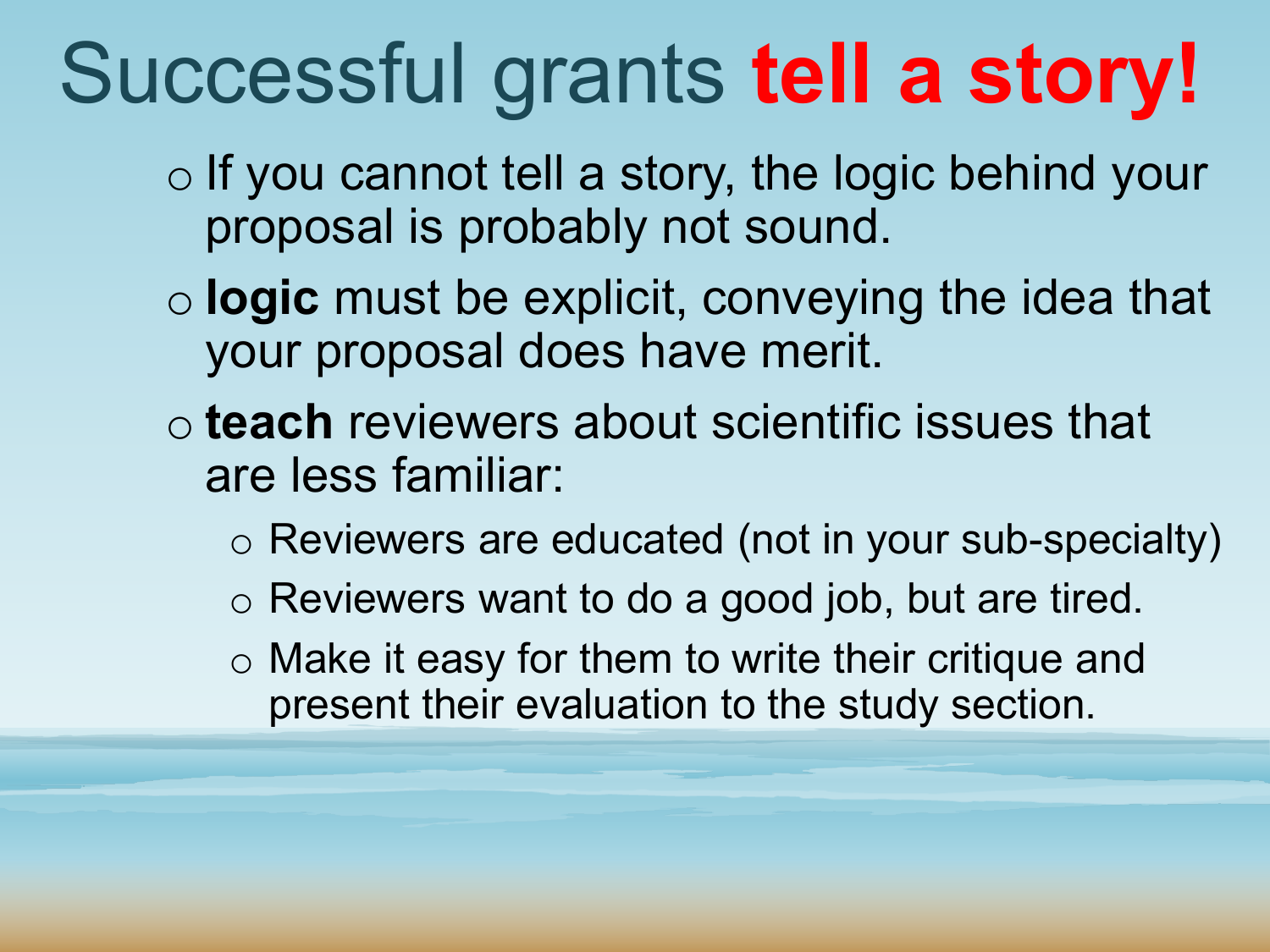## **Story telling:**

- The story begins with the abstract (first impressions)
- The specific aims page is the most important page of the grant, and should frame the **entire** story of this grant.
- The aims should be written to inspire confidence that this is a mechanistic, hypothesis testing grant. Or….be explicit that it is discovery or applied science.
- Support your story with adequate preliminary data.
- Follow through in all grant sections of the research plan. Each section should directly address your story.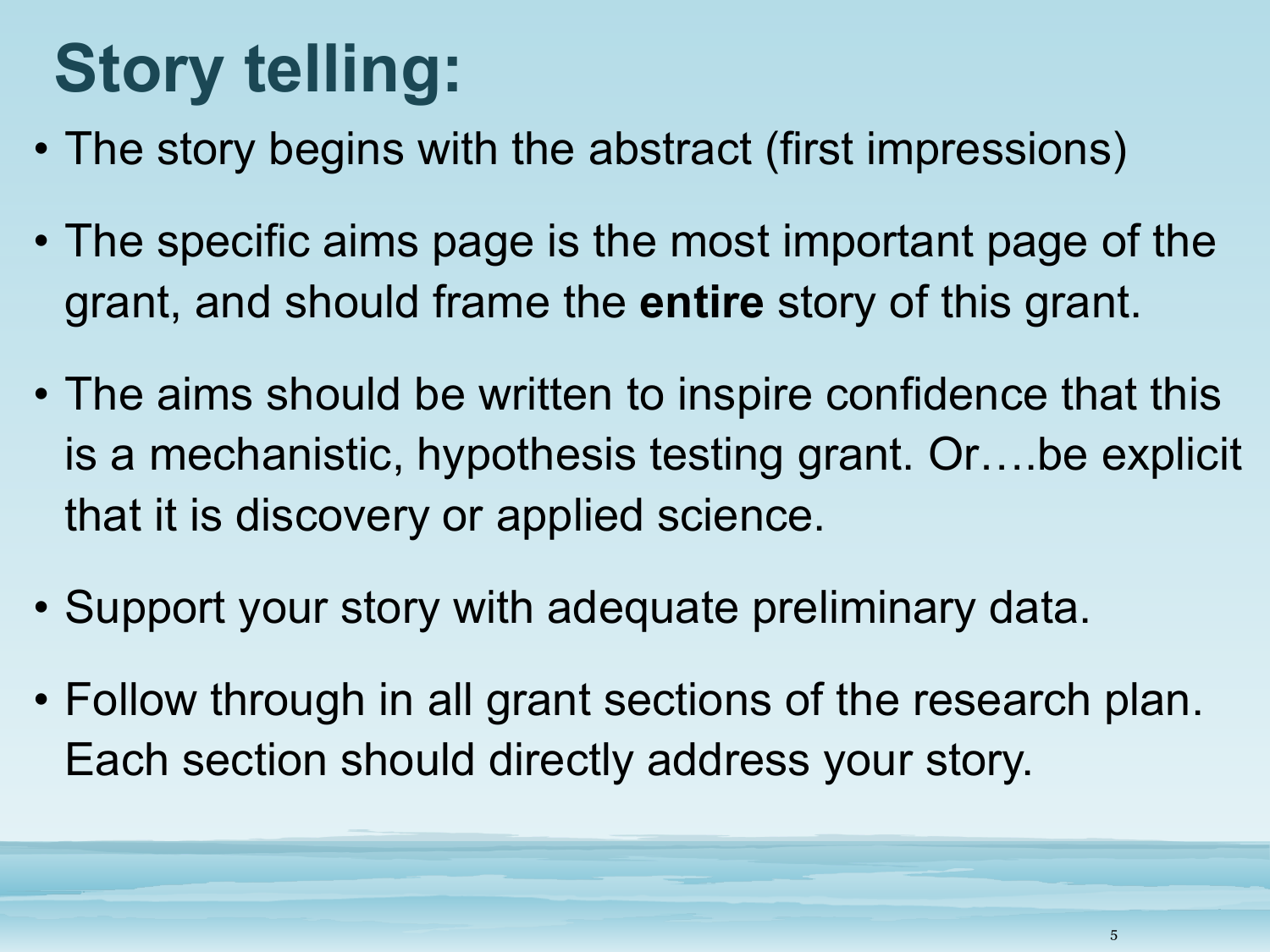### **Scoring criteria and other factors**

- Of 5 scoring criteria, significance and (especially) approach dominate the final score
- But you most often win or loose with the specific aims.
- Practice word economy in all sections. If you can say the same thing with fewer words----do it! **Reviewer fatigue is a thing**.
- Significance does not mean the clinical significance of the disease *per se* (we all know cancer is a bad thing). It is about:

--How your proposed aims will advance our understanding or treatment of a disorder (clinical relevance) **OR** change the way we think about a fundamental problem (basic science).

--Carefully explain the scientific premise in significance section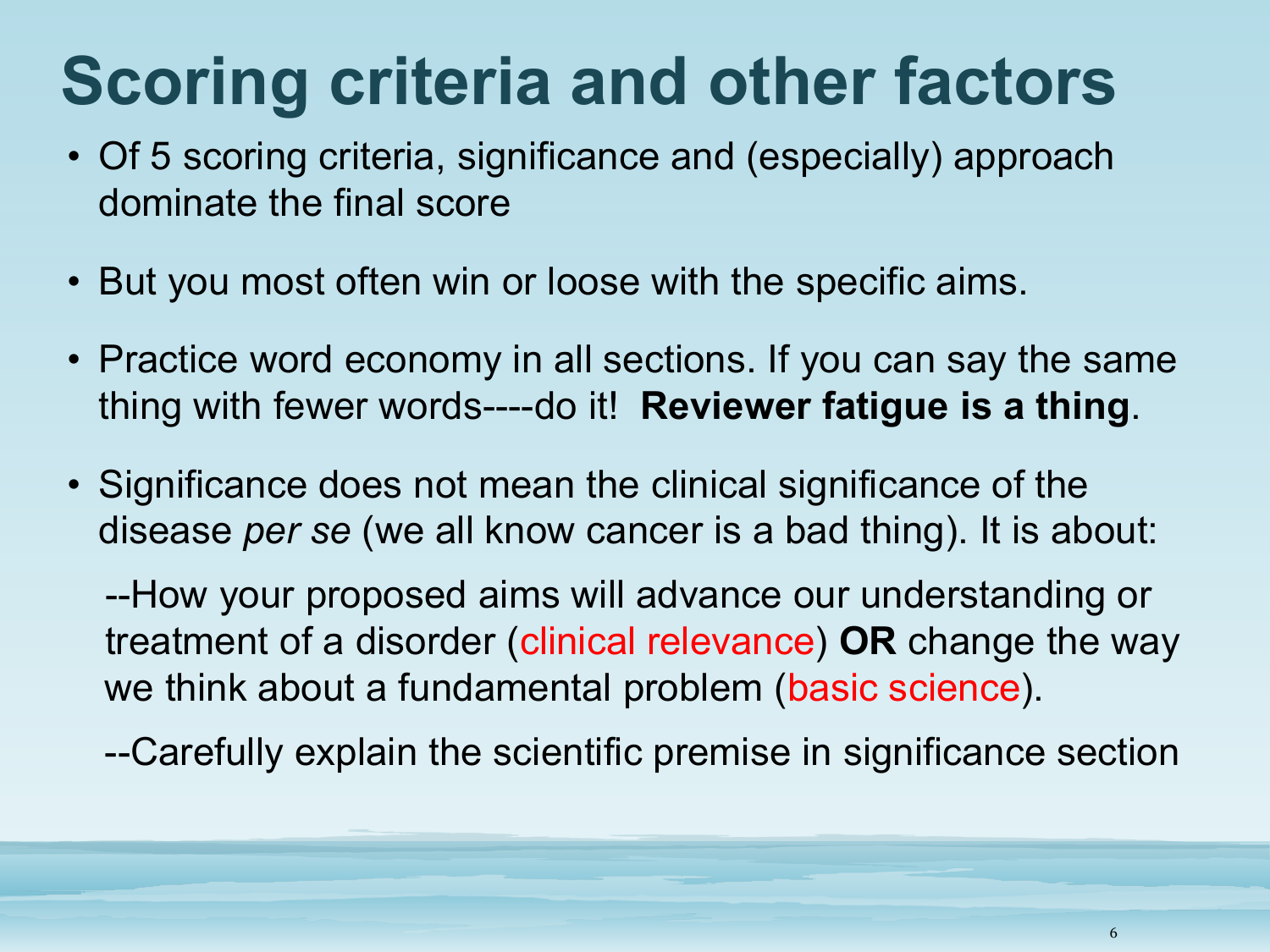### **Remember that you are in a competition**

- Many strong grants are not funded (at least not the first time) because others were simply better.
- The competition is with all other grants submitted in the same time frame (which you cannot control).
- The difference between a 10%ile versus 30%ile grant (ie funding versus no funding) is small, and reviewers are not reliable about getting it right. **It is up to you to sway them!**
	- $\circ$  Small differences in impact score can make a big difference in final percentile rank. If grants are clustered at an impact score of 3, then a 2.9 becomes 10%ile and a 3.1 becomes 30%ile (it is just math).
	- $\circ$  You can make the difference between that 2.9 versus 3.1 by: 1) telling a story, 2) writing clearly with word economy, and 3) providing appropriate preliminary data to support your hypotheses.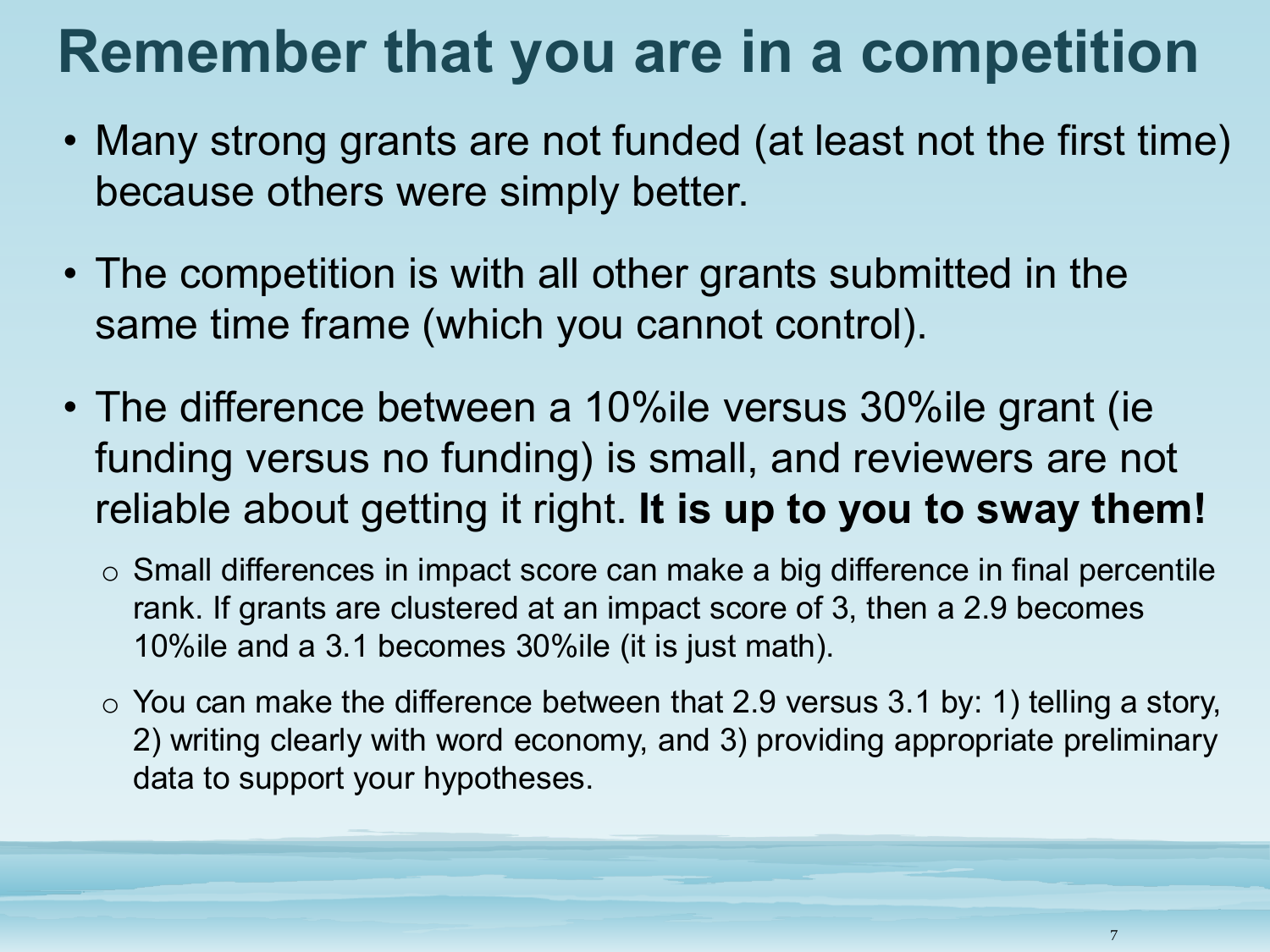### **Scoring criteria and other factors**

- **Innovation:** Only a few proposals are truly innovative (state of the art is not innovation unless you created it) and reviewers are not adept at identifying true innovation. Do not over-sell innovation where none exists, but do identify conceptual and technical innovation (if present) in clear statements.
- **Investigators:** Reviewers usually find investigators "above average" --unless they forgot to publish (rarely discriminates)
- **Environment:** the environment always seems to be excellent (very rarely discriminates).
- **These scoring criteria contribute relatively little to the overall impact score of the grant, except:**
	- When true and obvious innovation is present (a plus)
	- There are clear deficiencies in the PI's publication record (a minus)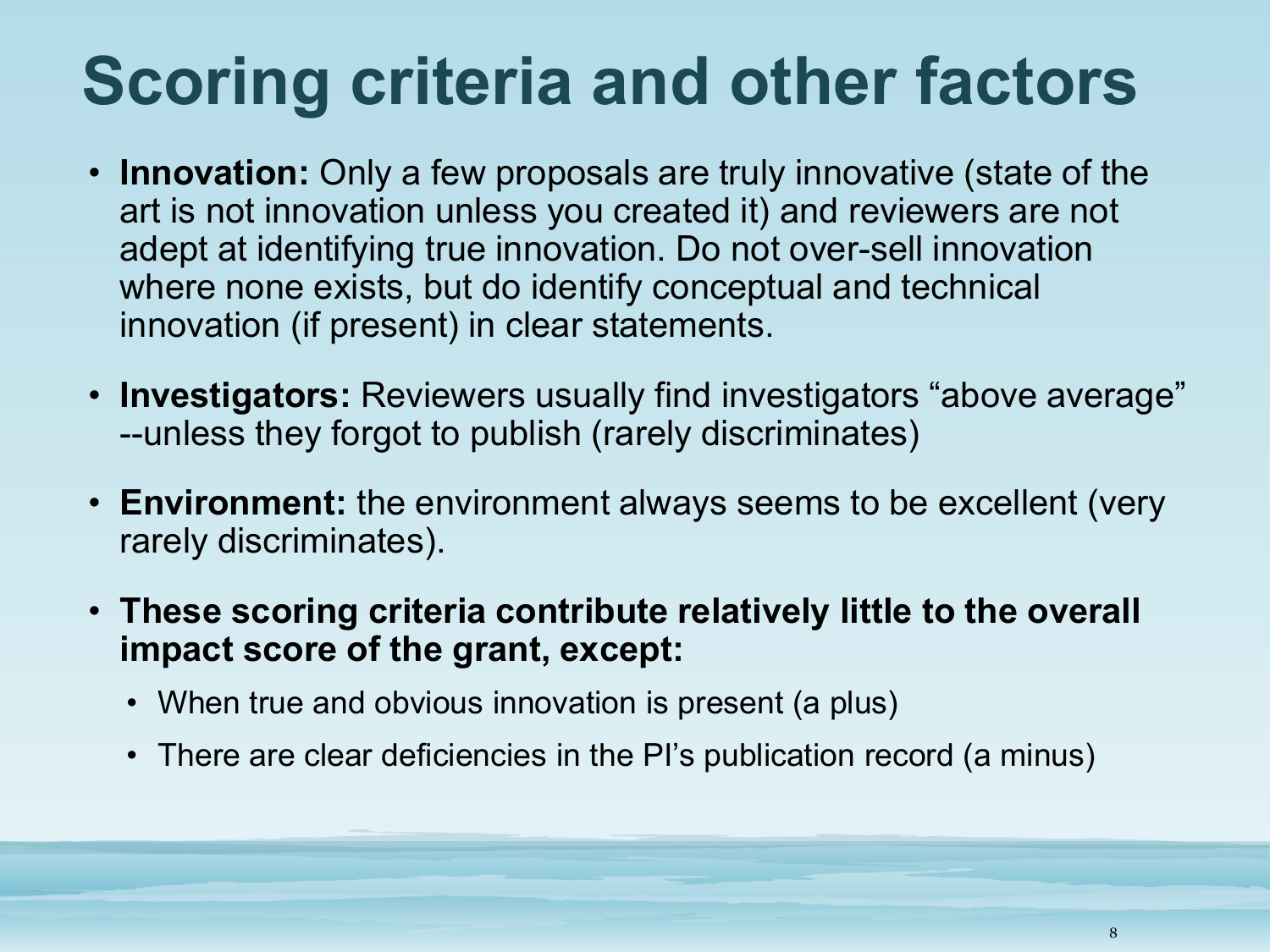### **Relevant Biologic Variables**

• *Explain how relevant biological variables, such as sex, are factored into research designs and analyses for studies in vertebrate animals and humans. For example, strong justification from the scientific literature, preliminary data, or other relevant considerations, must be provided for applications proposing to study only one sex.*

*Examples of Relevant Biological Variables for vertebrate animals:*

*-Sex (versus gender)*

*-Age*

*-Genetic Backgrounds*

*-Vendors*

#### *-Housing conditions Examples of Relevant Biological Variables for humans:*

- *-Body mass index*
- *-Socioeconomic status*
- *-Underlying health conditions*
- *-Lifestyle*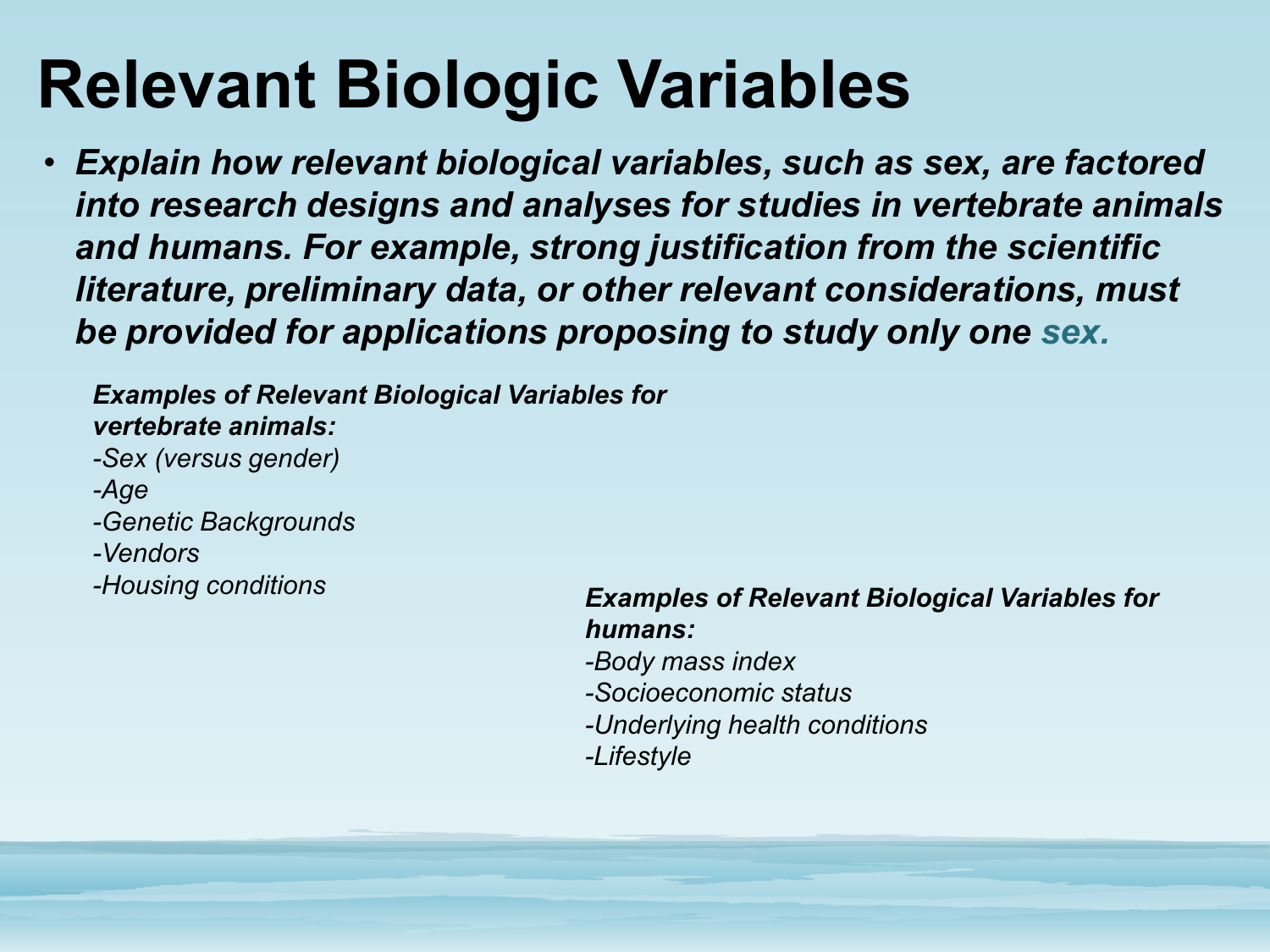### **Early Stage Investigators**

- **Fantastic mechanism!** It gives those with less than 10 years post-degree an advantage (often 10%ile higher pay line).
- Do not let this advantage slip by!
- Although reviewers are not supposed to go easy on these proposals, they often do.
- **However,** reviewers are not supposed to be as demanding about preliminary data (don't' wait forever!)
- What is most common error made by less experienced applicants?
	- o**"Too Ambitious!"**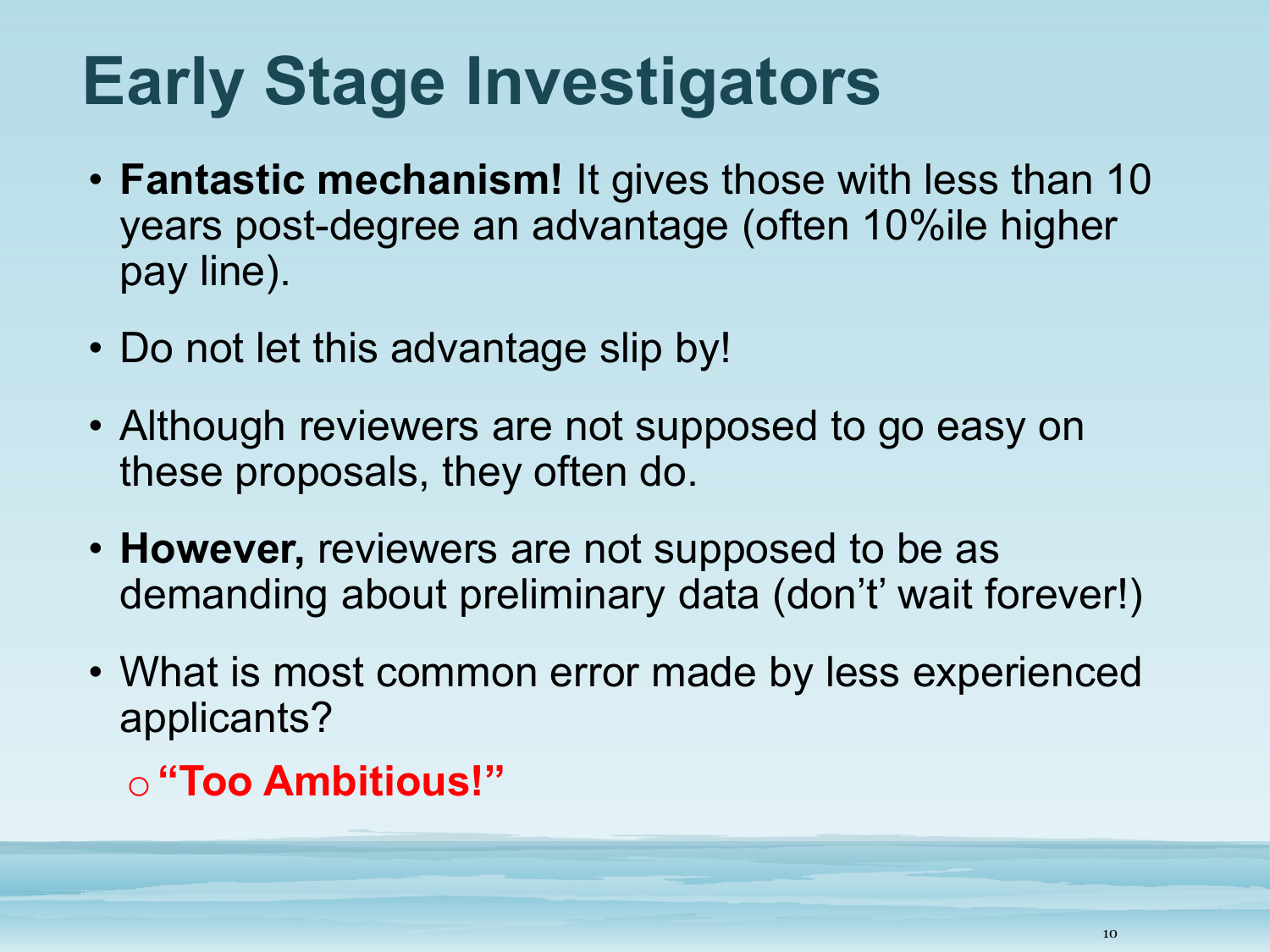### **The reviewers**

- Write for hard working and accomplished **people** that want to do a good job, but are tired and distracted. Be clear. Make their life easy!
- Reviewers are normal people: they do not want to sound stupid. If you write a good story, it helps them present your proposal in a way that makes them sound smart and feel good about it.
- **It is not a reviewers job to understand your grant**--it is your job to make it understandable. Be clear, be concise, use word economy.
- There are some "bad reviewers" that are not competent or have an agenda. **MOST** reviewers just want to do a good job and get home!
- There is no "they." Study section composition turns over each year and sometimes from one panel to the next. The panel does not function with one mind, and some reviewers argue vehemently. They are individuals with wide ranging opinions. So write in a way that captures most reviewers most of the time. That is all you can do.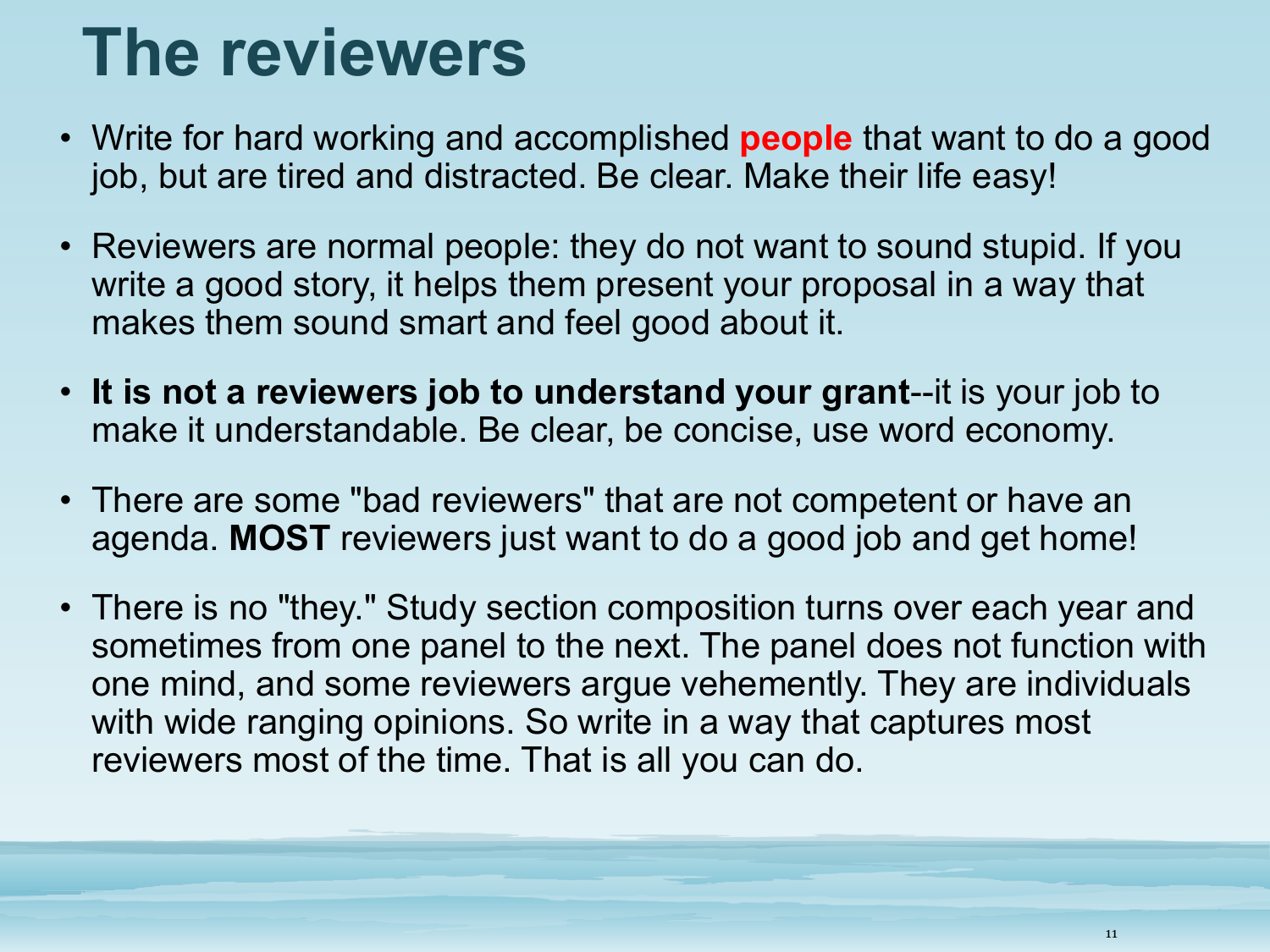### **Study sections rank grants**

- Three reviewers are assigned to write a critique and orally present your proposal. They are generally in your area of research.
	- o **Primary**—describe the proposal to the entire study section with focus on strengths/weaknesses. They are asked not to read their critique.
	- o **Secondary**–-is asked to listen carefully and: 1) bring up new points and 2) agree/disagree with comments of the primary reviewer.
	- o **Reader**---adds comments as they see fit.
- The grant opens to general discussion--more prominent today vs decades ago.
- Committee members seldom read unassigned grants; however, they commonly ask questions, and sometimes add new critique based on what they heard.
- Reviewers are then asked to "revisit their scores"
- All study section members then "vote their conscience"
- Panel members must vote within the range of reviewer scores or must say why.
- Things I think I see:
	- o Panel members most often "average" individual reviewer scores, however:
	- $\circ$  The longer reviewers drone on, the worse other panel members score the grant
	- o Scoring disagreement arises from assessment of clinical significance, score calibration, lack of reviewer clarity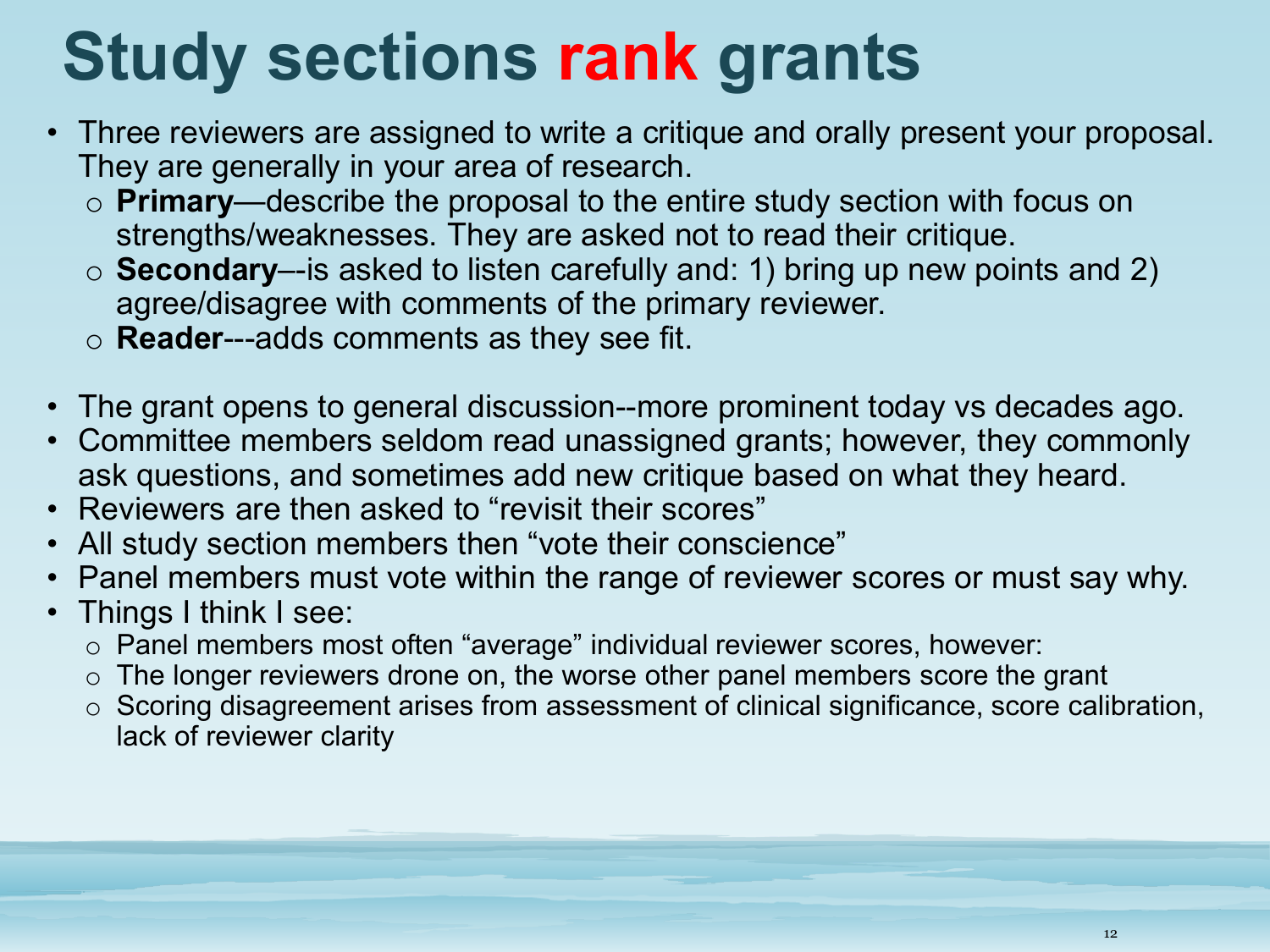## **Preliminary data**

- A common reviewer default: "insufficient preliminary data."
- Preliminary data should:

o demonstrate that you can do the experiments proposed o convince reviewers that your ideas are good.

- What to do?
	- o Simplify figures; you do not want this reaction: "Huh?"
	- o Provide enough data to convince, and then no more.
	- o Reinforce data with schematics to explain/simplify concepts

### • What not to do?

- o Don't make reviewers dig through your papers to find key methods or data. It all belongs in the 12 pages allowed.
- o Don't show data just because you have it
- o All data should clearly relate to the specific aims as stated.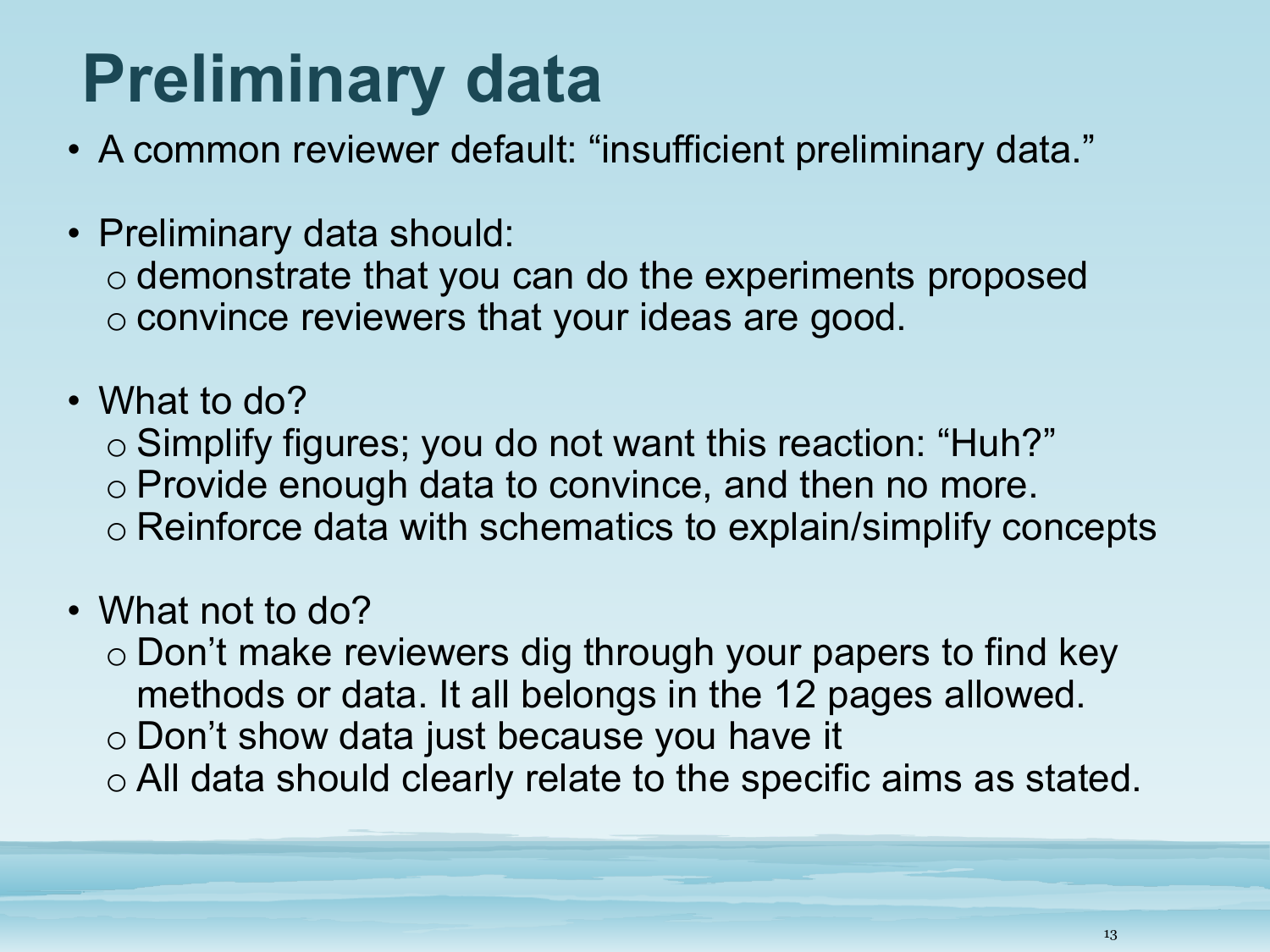### **Revising a grant**

- Answer big criticisms, but go beyond and do everything possible to improve the grant.
- The next study section does not owe you a better score.
- Being unscored is not banishment, especially if the main concern was lack of preliminary data.
- Consider what the critiques mean versus what they say:
	- $\circ$  Comments are made because they have to justify their score somehow.
	- o Many comments are pro-forma: "incremental," "descriptive" or "insufficient preliminary data."
	- $\circ$  A claim of insufficient preliminary data is easy to fix in revision!
	- $\circ$  Consider criticisms your fault for not being clear enough (tell a story?).